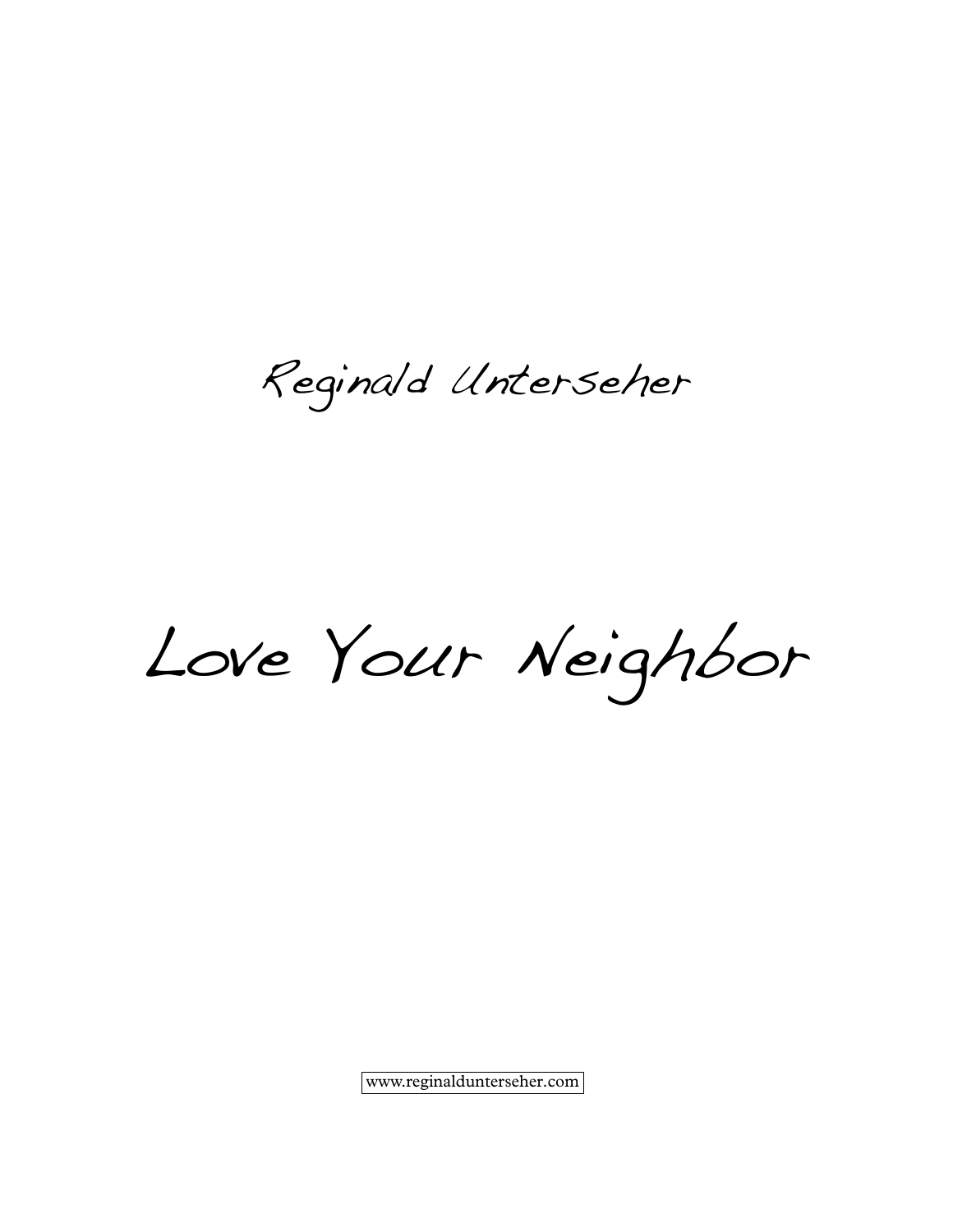## Words

 $-$ These words are based on the Christian New Testament verse Luke 10:27, which is one of the many versions of "The Golden Rule" found in nearly every religious, philosophical system.

--in the bottom parts, always close to the double m immediately

## Ensemble Size

--it can be sung very successfully by just 5 people as well as a small to medium chorus.<br>If using 5 singers, sing only the big notes at the end, and if your bass has the low D, try it that way.

## Solos

--the first verse, rehearsal A, can be sung by either a male or female, in their own octave. --the top line at b. 33 and b. 37 can also be taken by the same or a different soloist --the solo line in b. 77 can be done by the same soloist, a diferent soloist, or even three different soloist. Please see the written notes as just one idea, and make it your own. It should probably be sung in the range written, in full belt gospel/pop/jazz style.

## Percussion

--a shaker, vocal percussion, or some other percussion adds a lot, feel free to use it!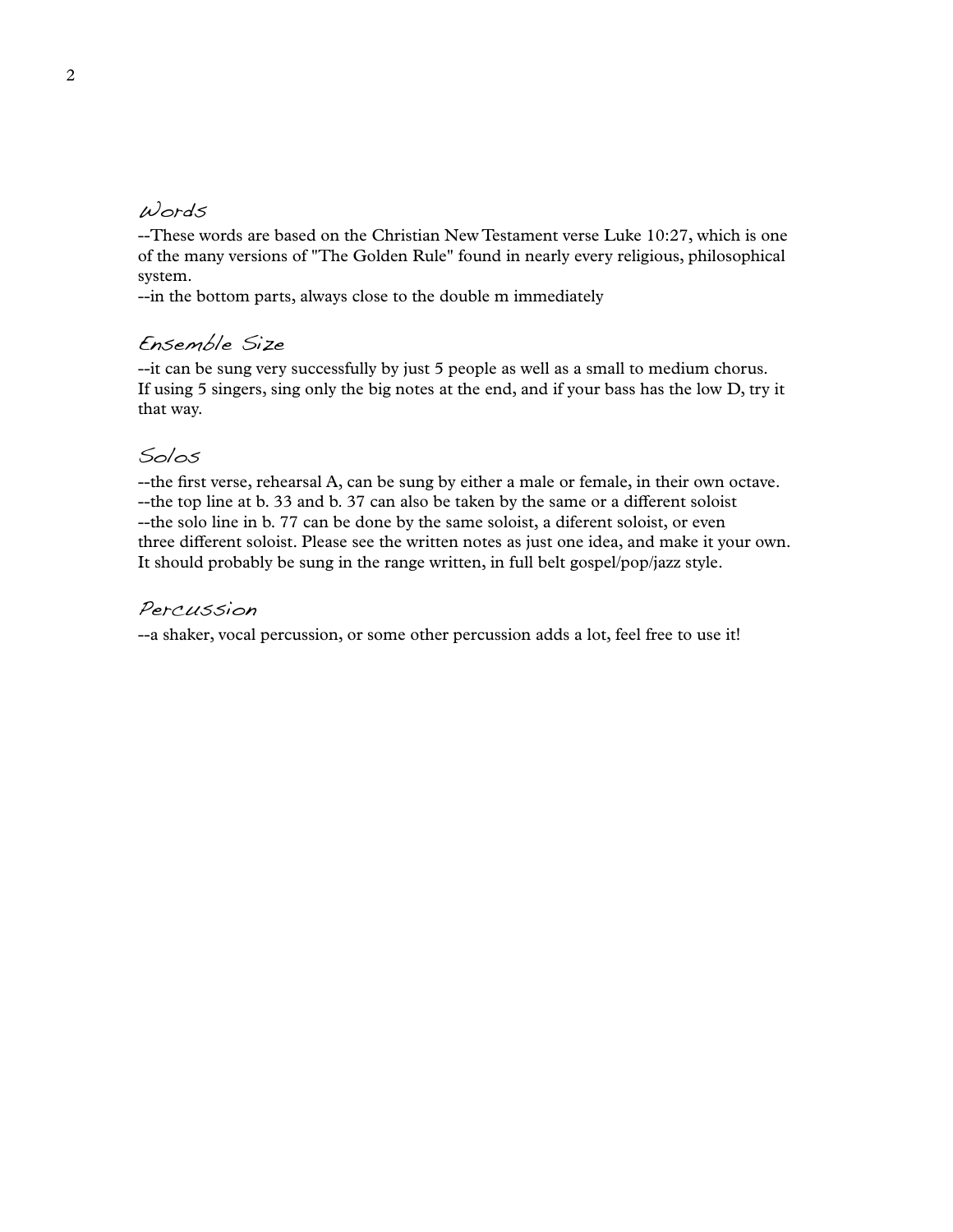



<sup>©</sup> 1991 Reginald Unterseher www.reginaldunterseher.com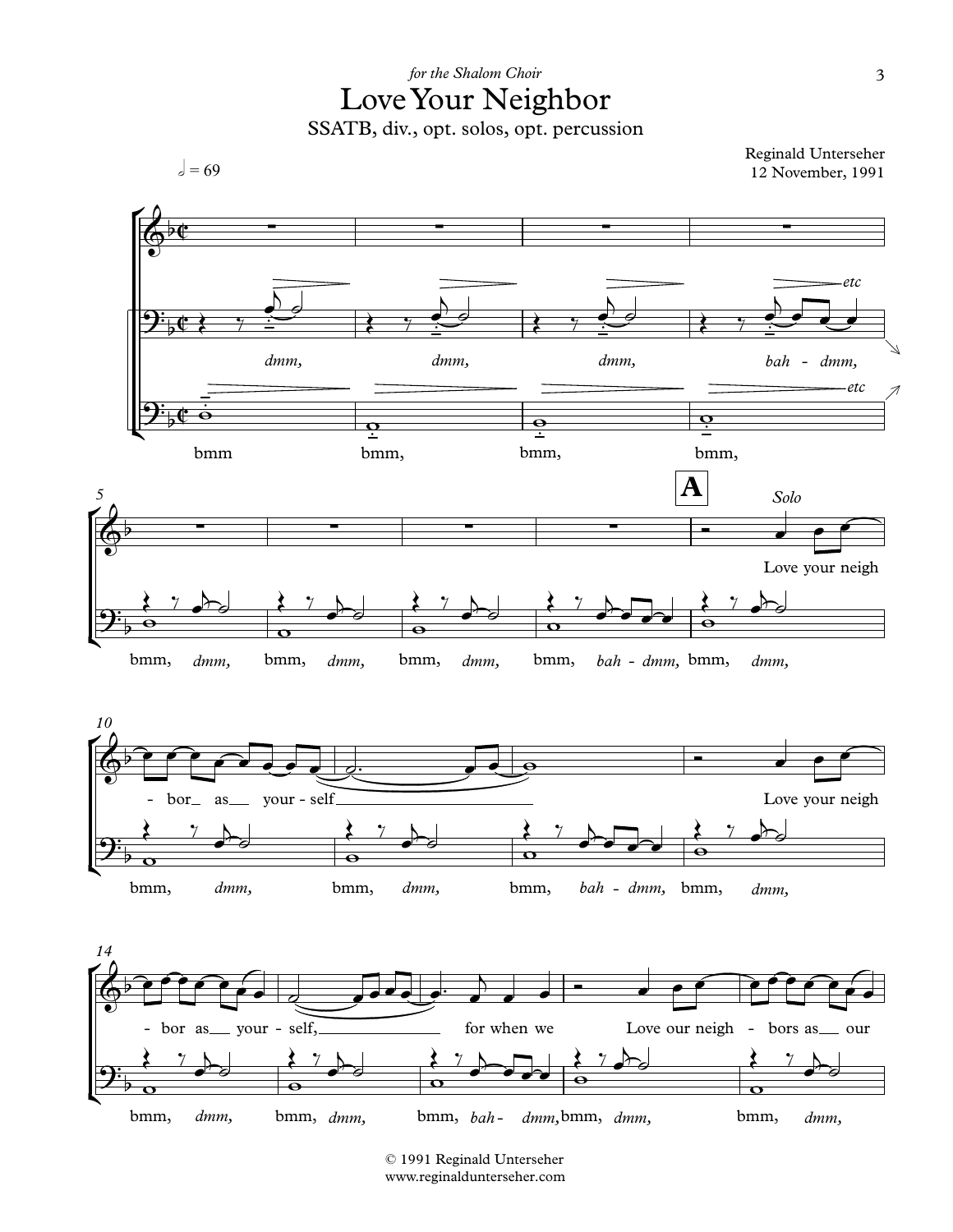

bmm, *dmm,* bmm, *dmm,* bmm, *bah* - *dmm,* bmm, *dmm,*

4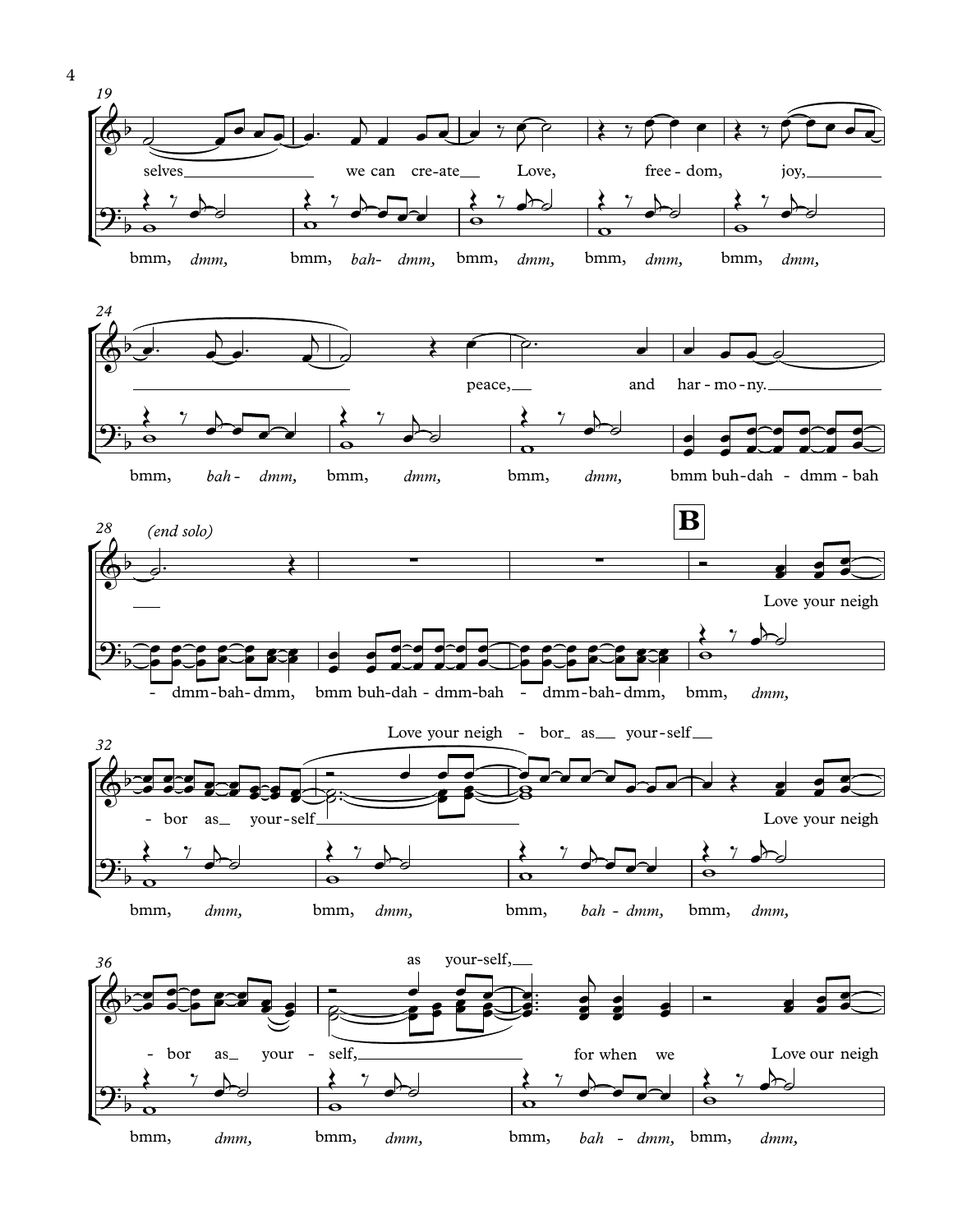



Removed for security,

thanks for understanding

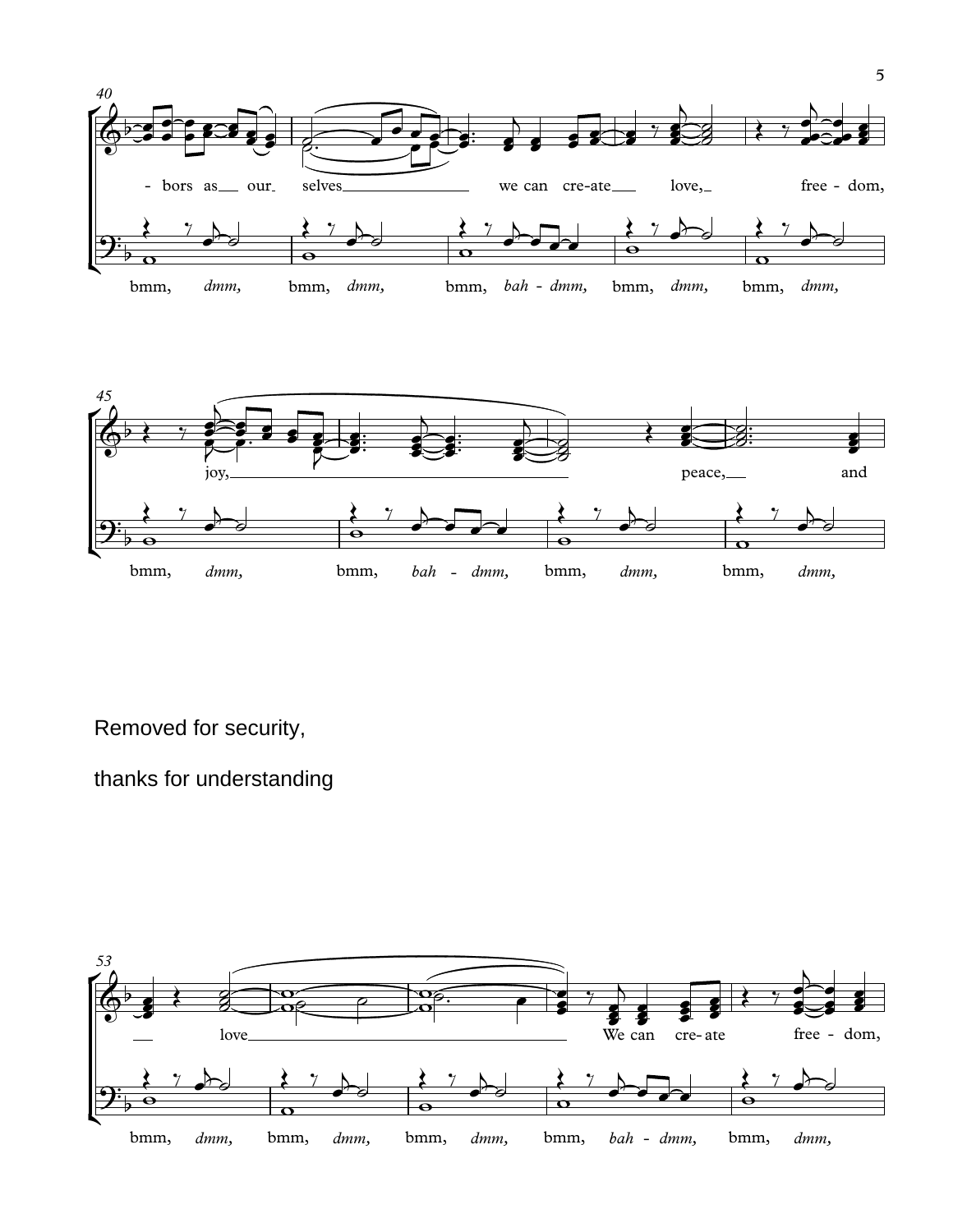